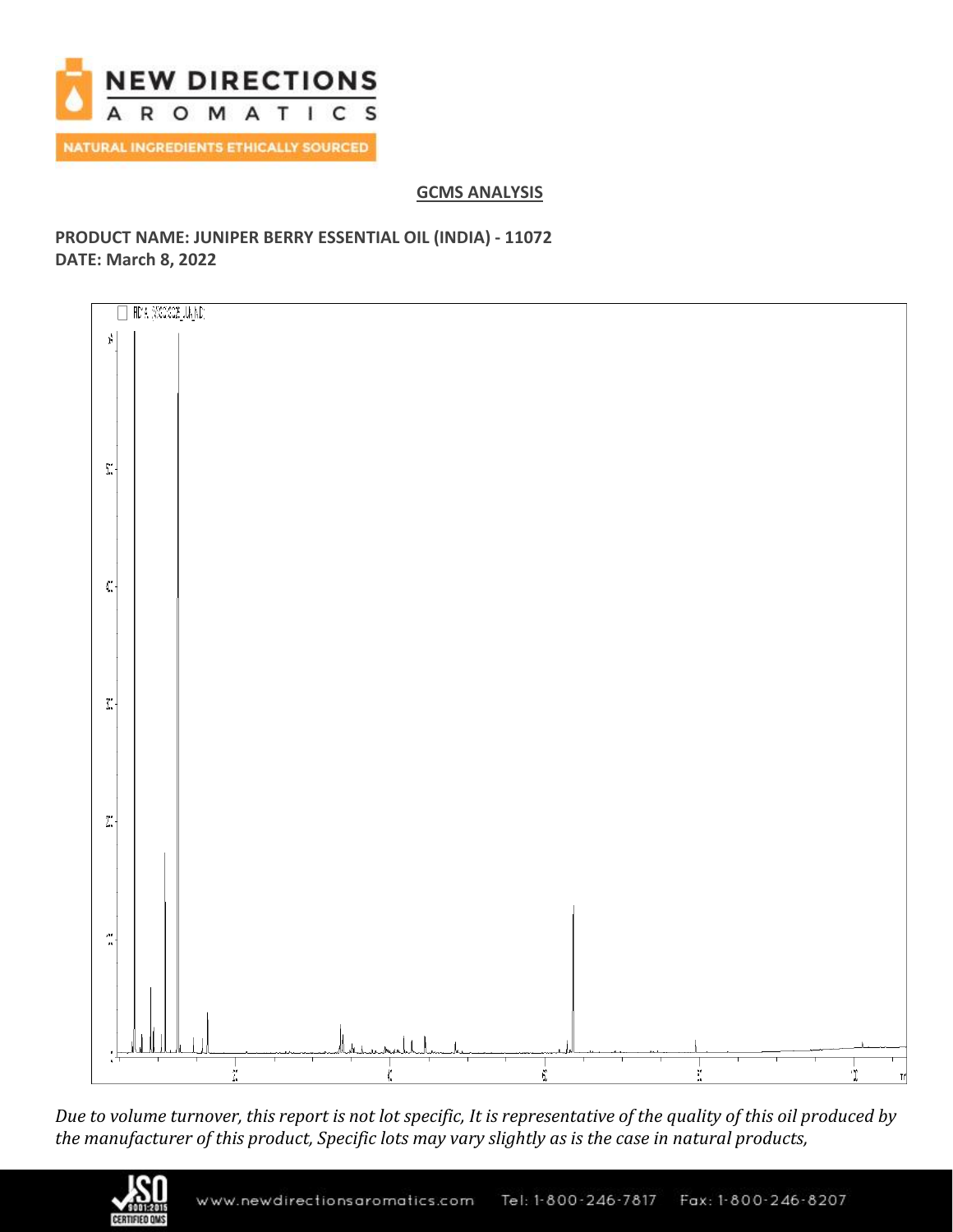

# **PRODUCT NAME: JUNIPER BERRY ESSENTIAL OIL (INDIA) - 11072**

| <b>Peak</b>    | RT (min) | <b>Compound name</b>       | $\frac{0}{0}$ |
|----------------|----------|----------------------------|---------------|
| 1              | 6,64     | <b>TRICYCLENE</b>          | 0,16          |
| $\overline{2}$ | 7,01     | alpha-PINENE               | 54,56         |
| $\overline{3}$ | 6,75     | alpha-THUYENE              | 0,30          |
| $\overline{4}$ | 7,67     | alpha-FENCHENE             | 0,06          |
| $\overline{5}$ | 7,88     | <b>CAMPHENE</b>            | 0,22          |
| $6\phantom{1}$ | 9,02     | beta-PINENE                | 0,89          |
| $\overline{7}$ | 9,42     | <b>SABINENE</b>            | 0,35          |
| $\overline{8}$ | 9,50     | <b>PINADIENE</b>           | 0,07          |
| $9$            | 10,41    | delta3-CARENE              | 0,29          |
| 10             | 10,91    | beta-MYRCENE               | 3,03          |
| 11             | 11,02    | alpha-PHELLANDRENE         | 0,03          |
| 12             | 11,59    | alpha-TERPINENE            | 0,05          |
| 13             | 12,57    | <b>LIMONENE</b>            | 25,05         |
| 14             | 12,85    | beta-PHELLANDRENE          | 0,14          |
| 15             | 13,09    | 1,3,8-p-MENTHATRIENE       | 0,02          |
| 16             | 14,54    | gamma-TERPINENE            | 0,27          |
| 17             | 14,60    | trans-beta-OCIMENE         | 0,02          |
| 18             | 15,69    | p-CYMENE                   | 0,26          |
| 19             | 16,39    | <b>TERPINOLENE</b>         | 0,72          |
| 20             | 21,43    | alpha-PINENE EPOXIDE       | 0.04          |
| 21             | 25,30    | alpha,p-DIMETHYLSTYRENE    | 0,03          |
| 22             | 25,72    | LIMONENE cis-1,2-EPOXIDE   | 0,02          |
| 23             | 26,51    | LIMONENE trans-1,2-EPOXIDE | 0,05          |
| 24             | 26,98    | alpha-CUBEBENE             | 0,03          |
| 25             | 27,02    | 4,8-TERPINOLENE EPOXIDE    | 0,05          |
| 26             | 27,17    | <b>FENCHYL ACETATE</b>     | 0,03          |
| 27             | 27,56    | delta-ELEMENE              | 0,03          |
| 28             | 28,46    | alpha-CAMPHOLENAL          | 0,05          |
| 29             | 29,01    | alpha-COPAENE              | 0,03          |
| 30             | 29,73    | <b>CAMPHOR</b>             | 0,03          |

### **Disclaimer & Caution:**

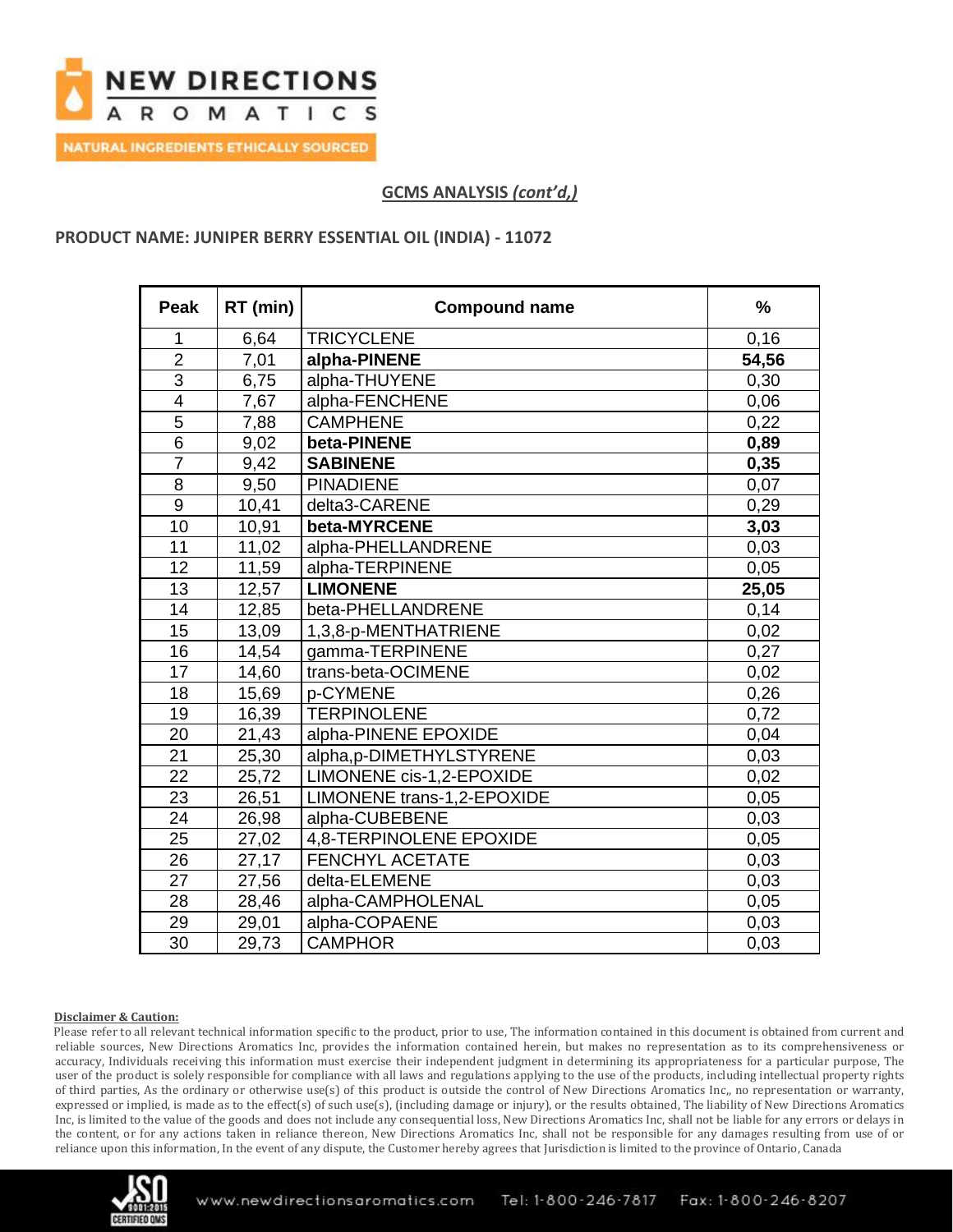

## **PRODUCT NAME: JUNIPER BERRY ESSENTIAL OIL (INDIA) - 11072**

| <b>Peak</b>     | RT (min) | <b>Compound name</b>       | $\frac{0}{0}$ |
|-----------------|----------|----------------------------|---------------|
| 31              | 29,93    | beta-PINOCAMPHONE          | 0,02          |
| 32              | 30,12    | COMPOUND Mw=152            | 0,01          |
| 33              | 30,71    | alpha-GURJUNENE            | 0,02          |
| 34              | 30,89    | <b>TERPENIC COMPOUND</b>   | 0,03          |
| 35              | 31,62    | <b>BERGAMOTENE ISOMER</b>  | 0,05          |
| 36              | 31,77    | beta1-CUBEBENE             | 0,02          |
| 37              | 32,12    | cis-THUYANOL               | 0,04          |
| 38              | 32,63    | LIMONENE cis-8,9-EPOXIDE   | 0,02          |
| 39              | 32,91    | alpha-cis-BERGAMOTENE      | 0,05          |
| 40              | 33,15    | <b>METHYL CITRONELLATE</b> | 0,05          |
| 41              | 33,46    | alpha-CEDRENE              | 0, 16         |
| 42              | 33,58    | <b>CEDRENE ISOMER</b>      | 0,68          |
| 43              | 33,78    | epsilon-CADINENE           | 0,09          |
| 44              | 33,90    | <b>BORNYL ACETATE</b>      | 0,43          |
| 45              | 34,08    | <b>FENCHOL</b>             | 0,02          |
| 46              | 34,19    | <b>ISOBORNYL ACETATE</b>   | 0,03          |
| 47              | 34,55    | alpha-trans-BERGAMOTENE    | 0,04          |
| 48              | 34,81    | beta-ELEMENE               | 0,08          |
| 49              | 34,93    | beta-CUBEBENE              | 0,02          |
| 50              | 35,06    | beta-CARYOPHYLLENE         | 0,24          |
| 51              | 35,16    | beta-CEDRENE               | 0,12          |
| 52              | 35,33    | <b>TERPINENE-4-OL</b>      | 0, 16         |
| 53              | 35,47    | 2-UNDECANONE               | 0,01          |
| $\overline{54}$ | 35,59    | <b>HOTRIENOL</b>           | 0,02          |
| 55              | 35,86    | AROMADENDRENE              | 0,03          |
| 56              | 36,37    | <b>THUYOPSENE</b>          | 0,18          |
| 57              | 36,61    | cis-p-2,8-MENTHADIEN-1-OL  | 0,04          |
| 58              | 36,80    | <b>CADINADIENE ISOMERE</b> | 0,03          |
| 59              | 37,27    | CADINA-3,5-DIENE           | 0,02          |
| 60              | 37,70    | <b>GERMACRENE A</b>        | 0, 10         |

### **Disclaimer & Caution:**

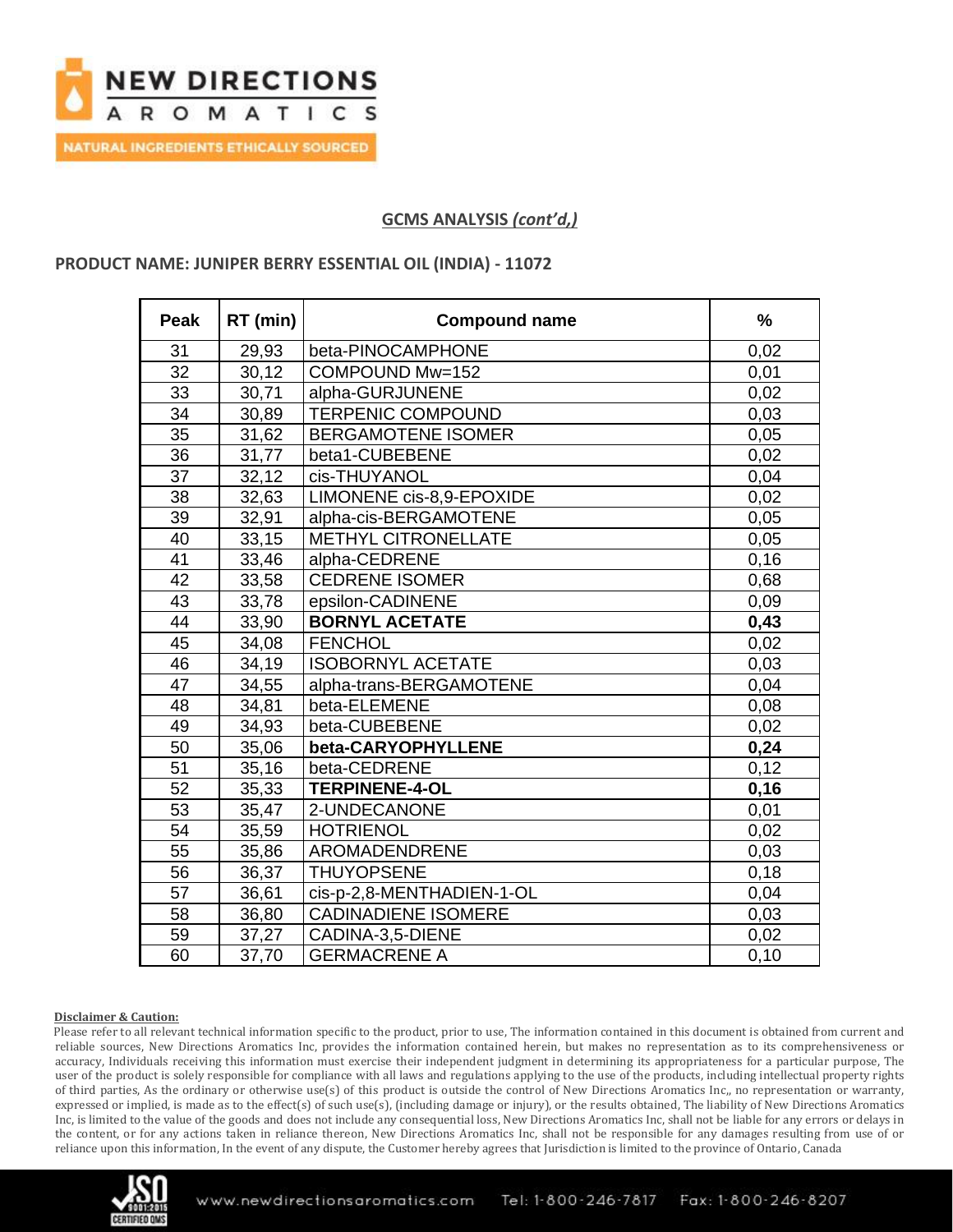

### **PRODUCT NAME: JUNIPER BERRY ESSENTIAL OIL (INDIA) – 11072**

| <b>Peak</b> | RT (min) | <b>Compound name</b>        | $\frac{0}{0}$ |
|-------------|----------|-----------------------------|---------------|
| 61          | 38,14    | trans-PINOCARVEOL           | 0,08          |
| 62          | 38,28    | cis-VERBENOL                | 0,02          |
| 63          | 38,81    | <b>SESQUITERPENE</b>        | 0,02          |
| 64          | 38,90    | trans-p-2,8-MENTHADIEN-1-OL | 0,02          |
| 65          | 39,03    | <b>ZONARENE</b>             | 0,02          |
| 66          | 39,34    | alpha-HUMULENE              | 0,20          |
| 67          | 39,52    | E-beta-FARNESENE            | 0,14          |
| 68          | 39,69    | trans-VERBENOL              | 0,10          |
| 69          | 39,82    | cis-4,5-MUUROLADIENE        | 0,05          |
| 70          | 39,98    | <b>CURCUMENE ISOMER</b>     | 0,08          |
| 71          | 40,28    | LAVANDULAL                  | 0,04          |
| 72          | 40,54    | gamma-MUUROLENE             | 0,11          |
| 73          | 40,78    | <b>TERPENYL ACETATE</b>     | 0,02          |
| 74          | 40,94    | <b>SESQUITERPENE</b>        | 0, 15         |
| 75          | 41,12    | alpha-TERPINEOL             | 0,08          |
| 76          | 41,29    | <b>TERPENIC ESTER</b>       | 0,05          |
| 77          | 41,76    | <b>GERMACRENE D</b>         | 0,44          |
| 78          | 41,86    | <b>SESQUITERPENE</b>        | 0,01          |
| 79          | 42,09    | <b>MUUROLADIENE ISOMER</b>  | 0,05          |
| 80          | 42,26    | <b>EREMOPHILENE</b>         | 0,02          |
| 81          | 42,60    | alpha-SELINENE              | 0,04          |
| 82          | 42,79    | <b>TERPENIC ESTER</b>       | 0,35          |
| 83          | 42,94    | beta-BISABOLENE             | 0,08          |
| 84          | 43,07    | <b>BICYCLOGERMACRENE</b>    | 0,03          |
| 85          | 43,15    | beta-HIMACHALENE            | 0,05          |
| 86          | 43,69    | beta-CURCUMENE              | 0,03          |
| 87          | 44,03    | trans-ISOPIPERITENOL        | 0,02          |
| 88          | 44,48    | delta-CADINENE              | 0,41          |
| 89          | 44,58    | gamma-CADINENE              | 0,25          |
| 90          | 45,06    | delta-SELINENE              | 0,02          |

### **Disclaimer & Caution:**

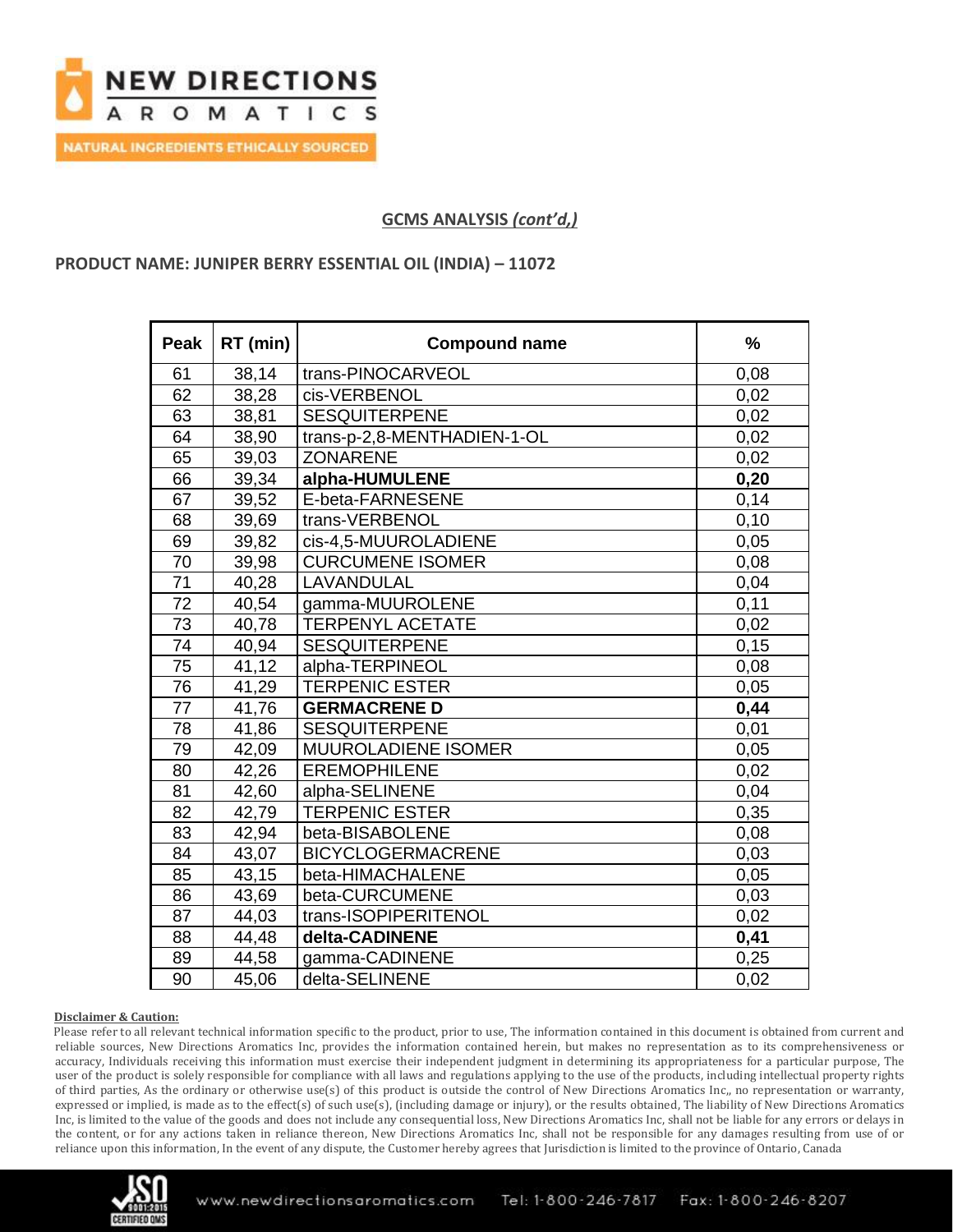

## **PRODUCT NAME: JUNIPER BERRY ESSENTIAL OIL (INDIA) – 11072**

| Peak | RT (min) | <b>Compound name</b>         | $\frac{0}{0}$ |
|------|----------|------------------------------|---------------|
| 91   | 45,38    | beta-SESQUIPHELLANDRENE      | 0,07          |
| 92   | 45,41    | alpha-CURCUMENE              | 0,04          |
| 93   | 45,62    | <b>SELINADIENE ISOMER</b>    | 0,02          |
| 94   | 45,76    | SELINA-3,7-DIENE             | 0,05          |
| 95   | 46,14    | CADINA-1,4-DIENE             | 0,04          |
| 96   | 46,41    | <b>MYRTENOL</b>              | 0,02          |
| 97   | 46,54    | alpha-AMORPHENE              | 0,03          |
| 98   | 47,94    | <b>CUPARENE</b>              | 0,04          |
| 99   | 48,42    | <b>GERMACRENE B</b>          | 0,28          |
| 100  | 48,65    | trans-CARVEOL                | 0.05          |
| 101  | 48,70    | <b>CALAMENENE</b>            | 0,05          |
| 102  | 49,32    | p-CYMENE-8-OL                | 0,06          |
| 103  | 50,34    | cis-CARVEOL                  | 0,03          |
| 104  | 52,03    | epi-CUBEBOL                  | 0,02          |
| 105  | 52,19    | 6-epi-SHYOBUNOL              | 0,03          |
| 106  | 54,80    | <b>CUBEBOL</b>               | 0,01          |
| 107  | 56,71    | <b>CARYOPHYLLENE EPOXIDE</b> | 0,04          |
| 108  | 57,61    | <b>CHRYSANTHEMOL ISOMER</b>  | 0,02          |
| 109  | 58,14    | <b>HUMULOL</b>               | 0,02          |
| 110  | 59,64    | epoxy-6,7-HUMULENE           | 0,03          |
| 111  | 59,98    | <b>NEROLIDOL</b>             | 0,03          |
| 112  | 60,33    | <b>GERMACRENE D-4-OL</b>     | 0,03          |
| 113  | 60,63    | epi-CUBENOL                  | 0,02          |
| 114  | 61,03    | <b>CUBENOL</b>               | 0,03          |
| 115  | 61,30    | <b>IONONE ISOMER</b>         | 0,01          |
| 116  | 61,85    | <b>ELEMOL</b>                | 0,11          |
| 117  | 62,40    | <b>CEDROL ISOMER</b>         | 0,02          |
| 118  | 62,87    | AROMATIC COMPOUND Mw=222     | 0,30          |
| 119  | 63,26    | AROMATIC COMPOUND Mw=222     | 0,13          |
| 120  | 63,43    | SESQUITERPENIC EPOXIDE       | 0,05          |

### **Disclaimer & Caution:**